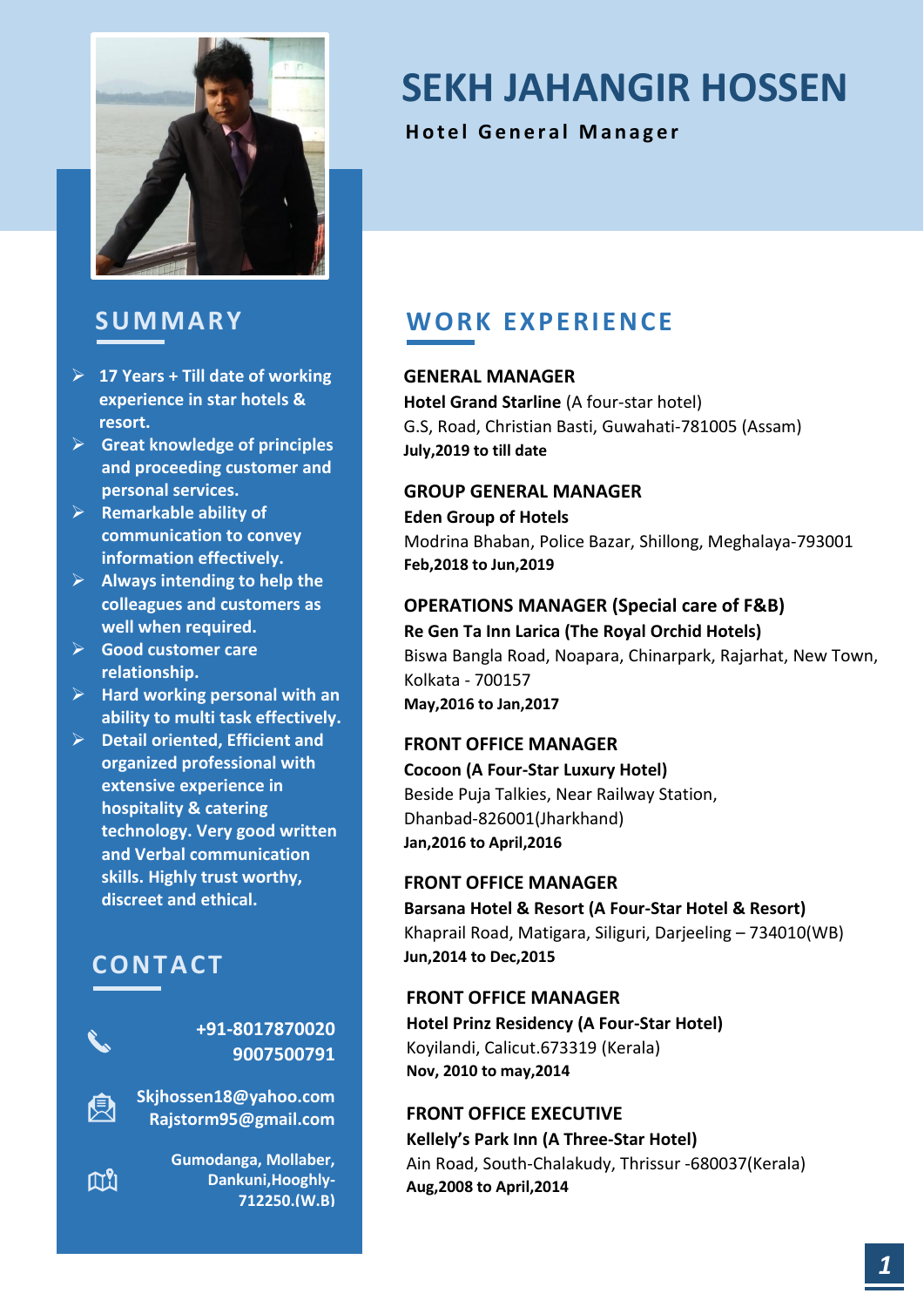### **ED U CA TION**

**MADHYAMIK (10th )** From WBBSE In 1994

**HIGHER SECONDARY (10+2)** From WBCHSE In 1996

**BACHELOR of COMMERCE** From CMJ University, Meghalaya

# **TECH NICA L Q U A LIF ICA TION**

**DIPLOMA in HOTEL MANAGEMENT (DHM)** From Bengal Institute of Hotel Management (B.I.H.M) In 2003

### **CERTIFICATE in FINANCIAL ACCOUNTING SYSTEM**

From Mother Computer Centre, Dankuni, Hooghly, W.B. In 2005

### **COMP U TER SKILLS**

**Tally ERP 9 Fact MS Office(Excel, Word, Power Point) Internet Browsing Hot World Restosoft Data Man(Aatithya) Technics Hotel Software IDS Fortune Next- V 2, V 6-i, V6.5**

**FRONT SHIFT SUPERVISOR Hotel The Pinnacle (A Three-Star Hotel)** Ranchi, Jharkhand **Jul,2006 to Jun, 2008**

# **FRONT OFFICE ASSISTANT**

**Hotel Chandela (Taj Group of Hotels)** Khajuraho Airport Road, Sevegram, Kajuraho-471606(MP) **Jun,2004 to Jun,2006** 

## **JOB RESPONSIBILITES**

- In 2012 (Correspondence)  $\longrightarrow$  **To take fully responsibilities for all aspects of all departments.**
	- ➢ **To support and work with all Head of Departments in all aspects of running the Hotel.**
	- ➢ **To ensure the premises are in operative condition as per category of the unit to receive and serve the guests.**
	- ➢ **To conduct regular operations team meeting with all the HOD daily / weekly to discuss routine operational matters, sales targets, GSTS feedback / RSTS feedback and action taken for service recovery, and also any staff issues, Minutes of the meeting to be sent to MD.**
	- ➢ **To ensure SOP implementation in all departments and check the same during routine operational checks. Consultant/GRM guidance to be taken wherever required.**
	- ➢ **To monitor the purchase/indent/requisitions of each department, the accounts receivable (collection from debtors) and the accounts payable (payable to the vendors/suppliers etc.)**
	- ➢ **Randomly inspecting the stores (F & B/Kitchen) to check the stock in hand (quality, PAR stock levels, expiry etc.) with the F & B Manager and Chef.**
	- ➢ **Dealing with suppliers/vendors for quality products involving purchase manager and providing performance assessment of vendors every quarter to H.O purchase.**
	- ➢ **Inspecting all departments for SOP implementation.**
	- ➢ **Inspecting all departments with their respective managers for cleanliness, ambience, service redlines, staff grooming and hospitality culture.**
	- ➢ **To monitor the co-ordination between all departments for smooth and efficient operations.**
	- ➢ **Assessing and reviewing customer satisfaction and service recovery process.**